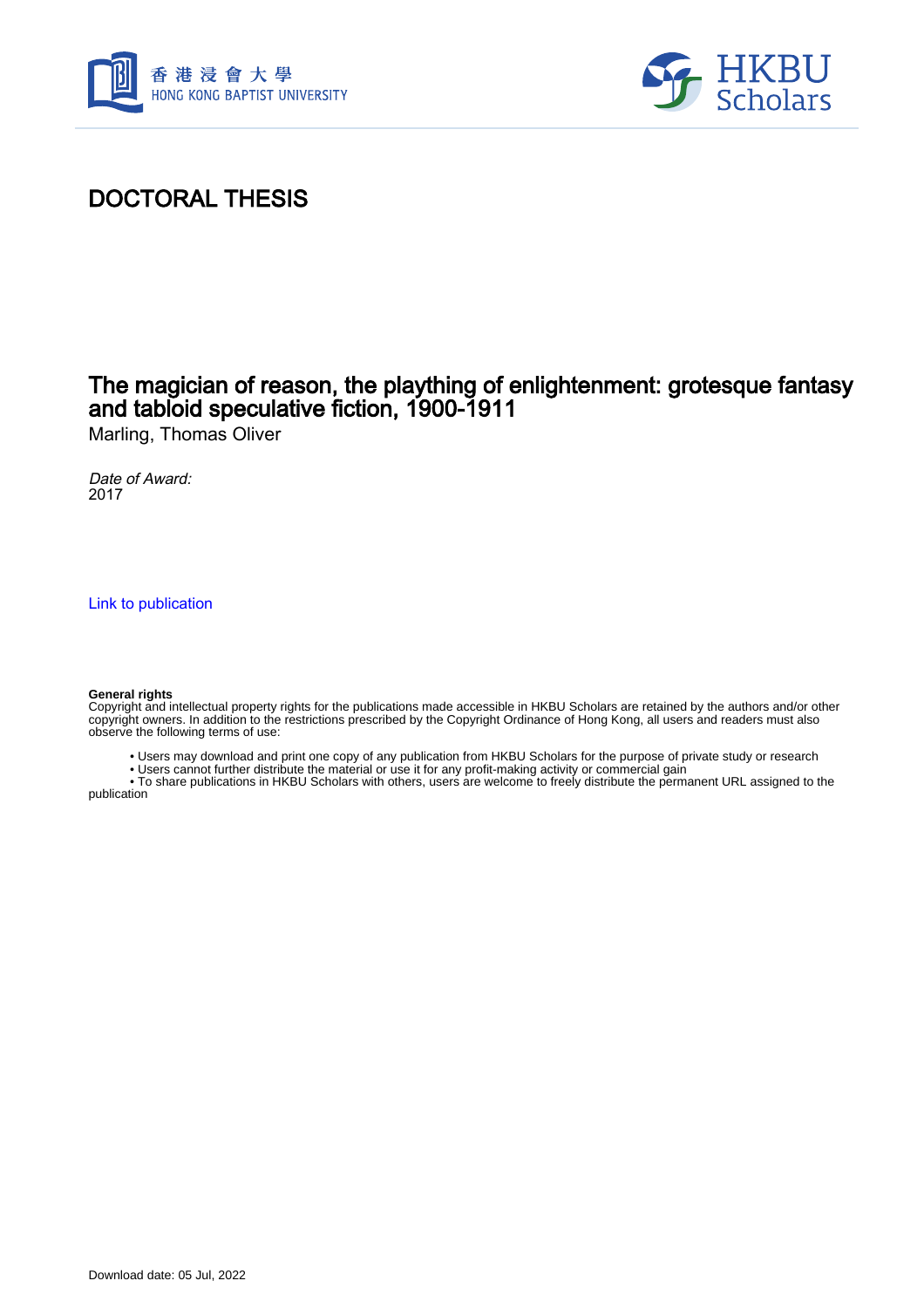### ABSTRACT

The final decade of the Qing Dynasty, 1901-1911, witnessed a proliferation of works of fiction that incorporated, to a large extent for the first time, themes and images relating to material and technological progress. These "science fantasies" of global and interplanetary peregrination and travel across epochal time have typically been situated along various degrees of confederacy with the values and ideology of modernising China at large. This study however addresses the complex and oft-obfuscated relationship between much of this speculative fiction and the late-Qing tabloid press, which is more closely associated with the satirical, grotesque, narcotic and libidinal. By investigating the subverting and distorting of nominally positivist images like imagined futures, space travel and utopia, the dissertation explicates the possibility for these works of fiction to express a cynical and critical subjectivity toward the ideology of "modern China" that was taking shape at this time.

The study incorporates new perspectives on oft-encountered novels, like Wu Jianren's *New Story of the Stone*, alongside more marginal texts, like the popular sequels to the classics authored by Lu Shi'e, and several unattributed pseudonymous works of short experimental fiction. Through close analysis of these texts, I argue that the arena of "tabloid speculative fiction" was thematically united at the level of their "grotesque fantasies," in which the images of fantasy and the values of modernity were subverted by sexuality, lassitude and boredom. In highlighting this critical grotesquery, the study stresses the internal discontinuities that undergird the superficial homogeneity often attributed to late-Qing speculative fiction.

iii